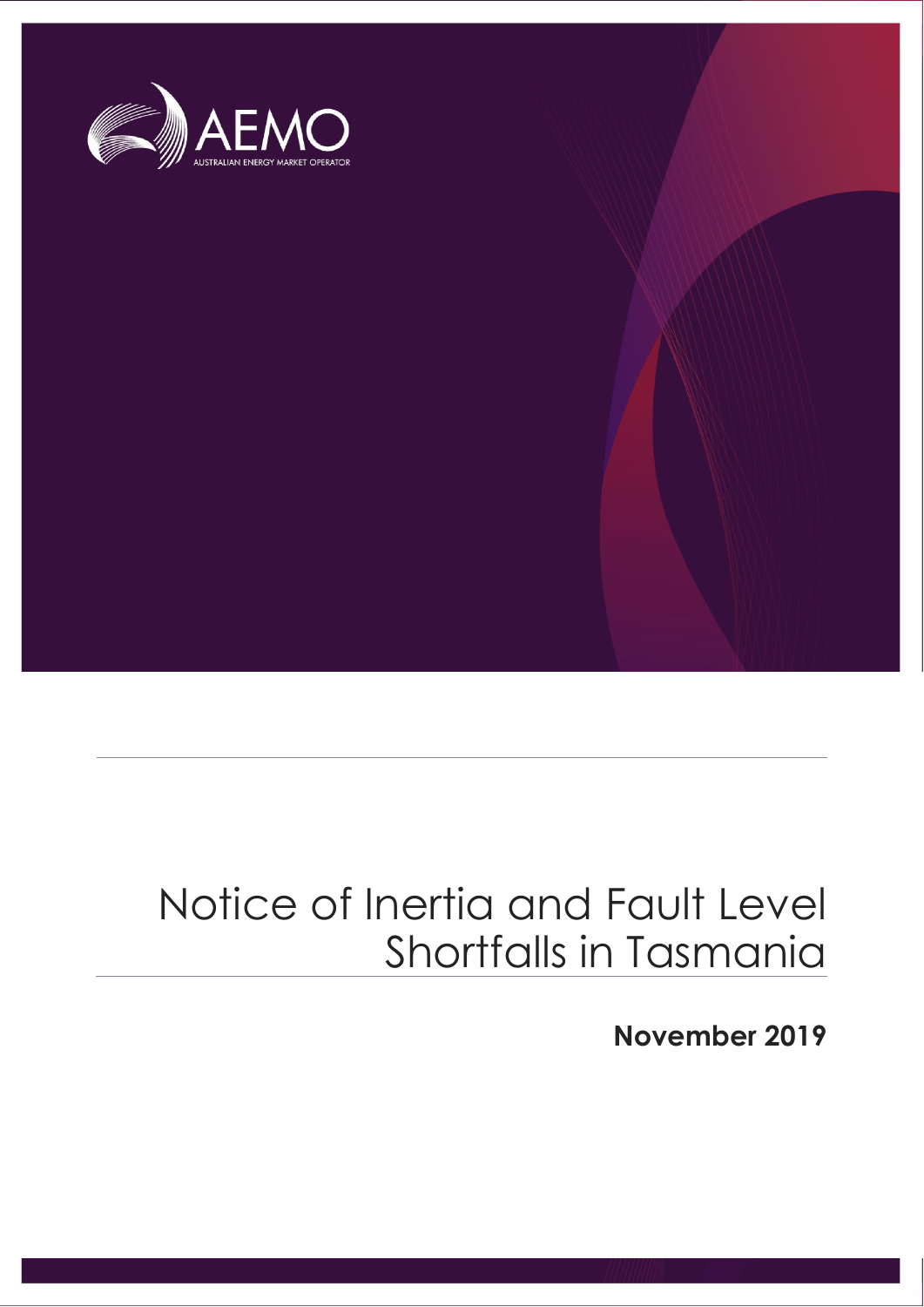# **Important notice**

#### **PURPOSE**

This report is a notice of AEMO's assessment of an inertia shortfall and a fault level shortfall for the purposes of clauses 5.20B.3(c) and 5.20C.2(c) respectively of the National Electricity Rules. It has been prepared by AEMO using information available at 11 October 2019. Information made available after this date may have been included where practical.

#### **DISCLAIMER**

This document or the information in it may be subsequently updated or amended. This document does not constitute legal or business advice, and should not be relied on as a substitute for obtaining detailed advice about the National Electricity Law, the National Electricity Rules, or any other applicable laws, procedures or policies. AEMO has made every effort to ensure the quality of the information in this document but cannot guarantee its accuracy or completeness.

Accordingly, to the maximum extent permitted by law, AEMO and its officers, employees and consultants involved in the preparation of this document:

- make no representation or warranty, express or implied, as to the currency, accuracy, reliability or completeness of the information in this document; and
- are not liable (whether by reason of negligence or otherwise) for any statements or representations in this document, or any omissions from it, or for any use or reliance on the information in it.

#### **VERSION CONTROL**

| Version | Release date | Changes          |
|---------|--------------|------------------|
|         | 13/11/2019   | Initial release. |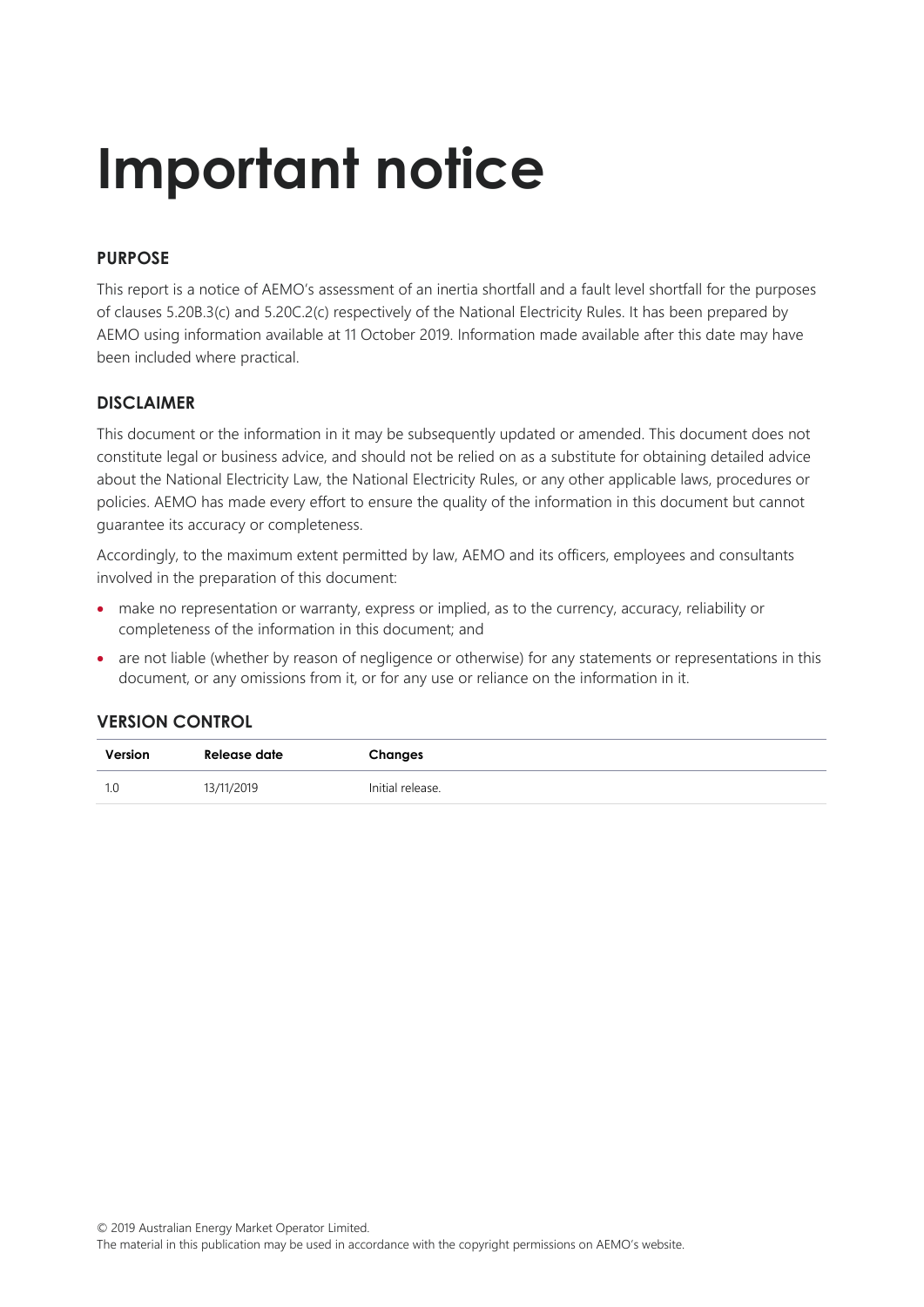# <span id="page-2-0"></span>**Executive summary**

Inertia and system strength are critical requirements for a stable and secure power system.

- A minimum level of inertia is required in the power system to suppress and slow frequency deviations so that automatic controls can respond to sudden changes in the supply–demand balance.
- A minimum level of system strength is also required for the power system to remain stable under normal conditions and to return to a steady state condition following a system disturbance. System strength relates to properties other than inertia, such as voltage, and can also impact on the stability and dynamics of generator control systems. Under the National Electricity Rules (NER), it is measured by fault level at designated fault level nodes.
- Together, the provision of inertia and system strength are required for the robust and secure operation of the power system.

The Tasmania power system is amongst the most advanced systems in the world in relation to its adoption of new technologies, penetration of renewable energy and sophisticated control systems. The system has historically relied on a range of critical system security services being provided by the existing hydro-electric fleet, either as a by-product of their dispatch for energy in the National Electricity Market (NEM), or when the number of synchronous hydro-generator units dispatched by the NEM was low, Hydro Tasmania has voluntarily operated its units in synchronous condenser mode to maintain the minimum level of required services.

As the Tasmanian power system evolves, the outlook for inertia and system strength services in Tasmania is also changing, and during periods of low demand from the grid, combined with high imports from Victoria over Basslink, Tasmania has the potential to experience low levels of synchronous generator unit dispatch. This is expected to occur more often following the commissioning of two large (asynchronous) windfarms over the next 12 months.

As a result, AEMO has assessed that there is an inertia shortfall in Tasmania. In conjunction, AEMO has also reviewed the fault level projections for the Tasmanian region, and AEMO has assessed that there is a fault level shortfall at the fault level nodes of George Town, Burnie, Waddamana and Risdon.

#### **Next Steps**

The NER place the responsibility to procure shortfalls in inertia and/or fault level on TasNetworks as the local Transmission Network Service Provider (TNSP), subject to AEMO determining the requirements and declaring a shortfall to be procured, and agreement reached on when these services must be procured by if required within 12 months.

This report constitutes AEMO's notice of these assessments and formal declaration of shortfalls under the National Electricity Rules (NER).

AEMO understands that TasNetworks has proactively sought expressions of interest (EOI) to provide inertia and system strength in Tasmania, in anticipation of AEMO's assessment. AEMO has agreed with TasNetworks that the required services will be made available from 1 April 2020. In the meantime, operational arrangements will continue to be used to securely operate the power system.

AEMO is concurrently continuing its review of requirements for inertia, and three phase fault levels at designated fault level nodes, in Tasmania. Following completion of this review (currently expected before the end of 2019), AEMO may need to issue a further declaration on shortfalls in inertia or system strength.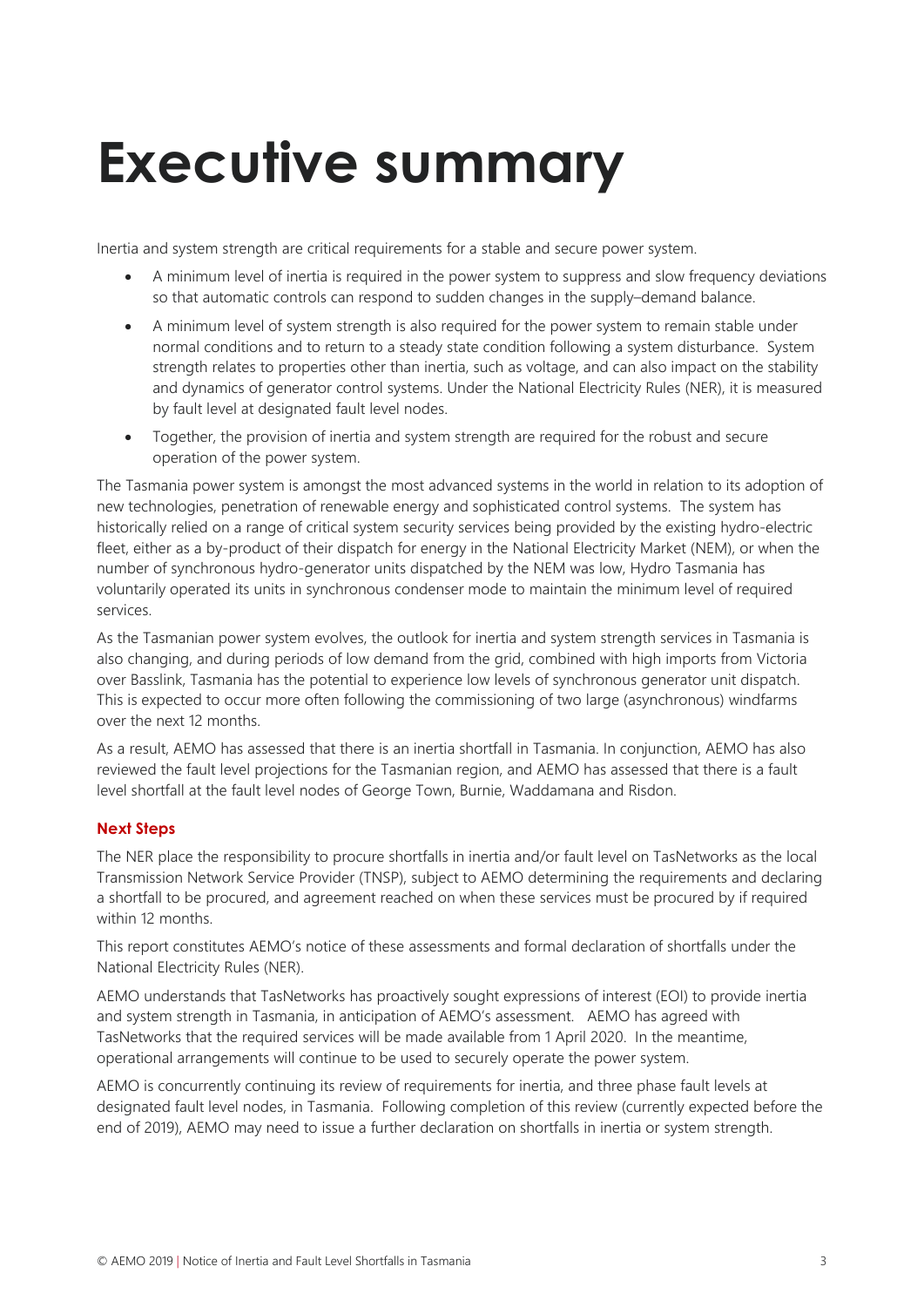# **Contents**

|     | <b>Executive summary</b>      |                  |  |  |  |  |
|-----|-------------------------------|------------------|--|--|--|--|
| 1.  | <b>Background</b>             | 5                |  |  |  |  |
| 2.  | Inertia                       | $\boldsymbol{6}$ |  |  |  |  |
| 2.1 | Background                    | 6                |  |  |  |  |
| 2.2 | Inertia Requirements          | 6                |  |  |  |  |
| 2.3 | <b>Historical Performance</b> | 6                |  |  |  |  |
| 2.4 | Projection of inertia         | $8\,$            |  |  |  |  |
| 2.5 | Inertia Shortfall             | 9                |  |  |  |  |
| 3.  | <b>System Strength</b>        | 10               |  |  |  |  |
| 3.1 | Background                    | 10               |  |  |  |  |
| 3.2 | System strength requirements  | 10               |  |  |  |  |
| 3.3 | Historical performance        | 11               |  |  |  |  |
| 3.4 | Projection of system strength | 14               |  |  |  |  |
| 3.5 | Fault level shortfall         | 16               |  |  |  |  |
| 4.  | <b>Next Steps</b>             | 18               |  |  |  |  |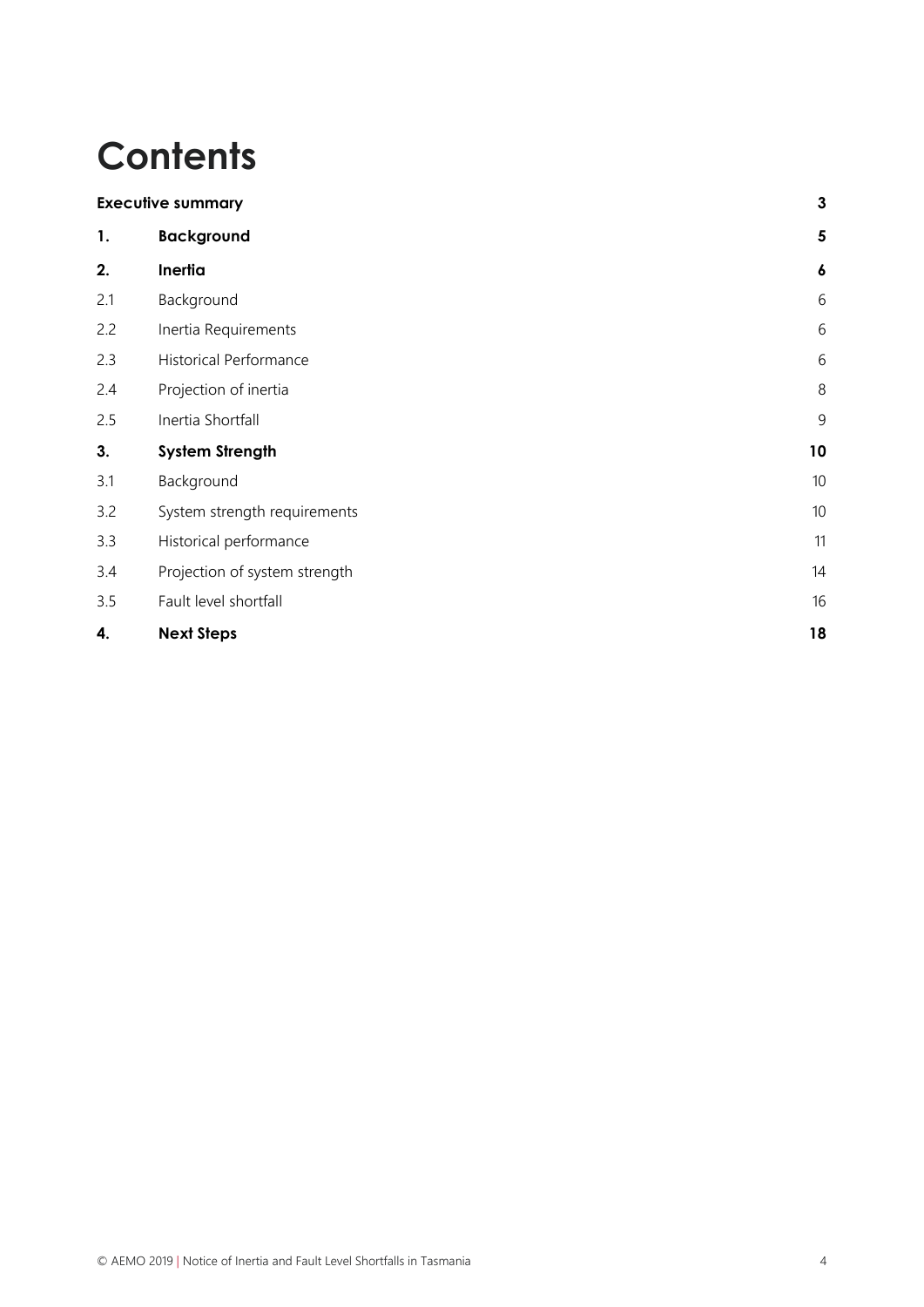# <span id="page-4-0"></span>**1. Background**

On 19 September 2017, the Australian Energy Market Commission (AEMC) introduced rule changes in the NER for managing inertia and system strength.<sup>[1,](#page-4-1)[2](#page-4-2)</sup> TNSPs now have the primary responsibility for procuring inertia and system strength services, subject to AEMO declaring a shortfall (this declaration step is a required under the rules to permit the TNSP to procure the services).

In December 2018, AEMO published the 2018 National Transmission Network Development Plan (NTNDP), which included an initial assessment of inertia and system strength across the NEM. At this time, no immediate shortfalls were declared in Tasmania.

As the Tasmanian power system evolves, the outlook for inertia and system strength services in Tasmania is also changing. AEMO has re-assessed that the inertia and fault level projections for the Tasmanian region.

This report constitutes AEMO's notice of these assessments and formal declaration of the following under clause 5.20B.3 and 5.20C.2 of the National Electricity Rules (NER):

- An inertia shortfall in Tasmania<sup>[3](#page-4-3)</sup> see section [2.](#page-5-0)
- A fault level shortfall in Tasmania<sup>[4](#page-4-4)</sup> see section [3.](#page-9-0)

AEMO has worked closely with TasNetworks in preparing this assessment. TasNetworks has already completed a Request for Expressions of Interest to accelerate the process of obtaining system strength and inertia services as required following completion of this assessment.

Refer to section [4](#page-17-0) for more information on the next steps to address these shortfalls.

 $\overline{a}$ 

<span id="page-4-1"></span><sup>1</sup> AEMC. *Completed rule changes: Managing power system fault levels,* available a[t http://www.aemc.gov.au/Rule-Changes/Managing-powersystem-fault](http://www.aemc.gov.au/Rule-Changes/Managing-powersystem-fault-levels)[levels.](http://www.aemc.gov.au/Rule-Changes/Managing-powersystem-fault-levels) 

<span id="page-4-2"></span><sup>&</sup>lt;sup>2</sup> AEMC. *Managing the rate of change of power system frequency*, available a[t https://www.aemc.gov.au/rule-changes/managing-the-rate-of-change-of](https://www.aemc.gov.au/rule-changes/managing-the-rate-of-change-of-power-system-freque)[power-system-freque.](https://www.aemc.gov.au/rule-changes/managing-the-rate-of-change-of-power-system-freque) 

<span id="page-4-3"></span><sup>&</sup>lt;sup>3</sup> This document has effect under clause 5.20B.3(c) of the National Electricity Rules (NER) – relating to the formal declaration of a minimum inertia shortfall.

<span id="page-4-4"></span><sup>4</sup> This document has effect under clause 5.20C.2(c) of the National Electricity Rules (NER) – relating to the formal declaration of a fault level shortfall.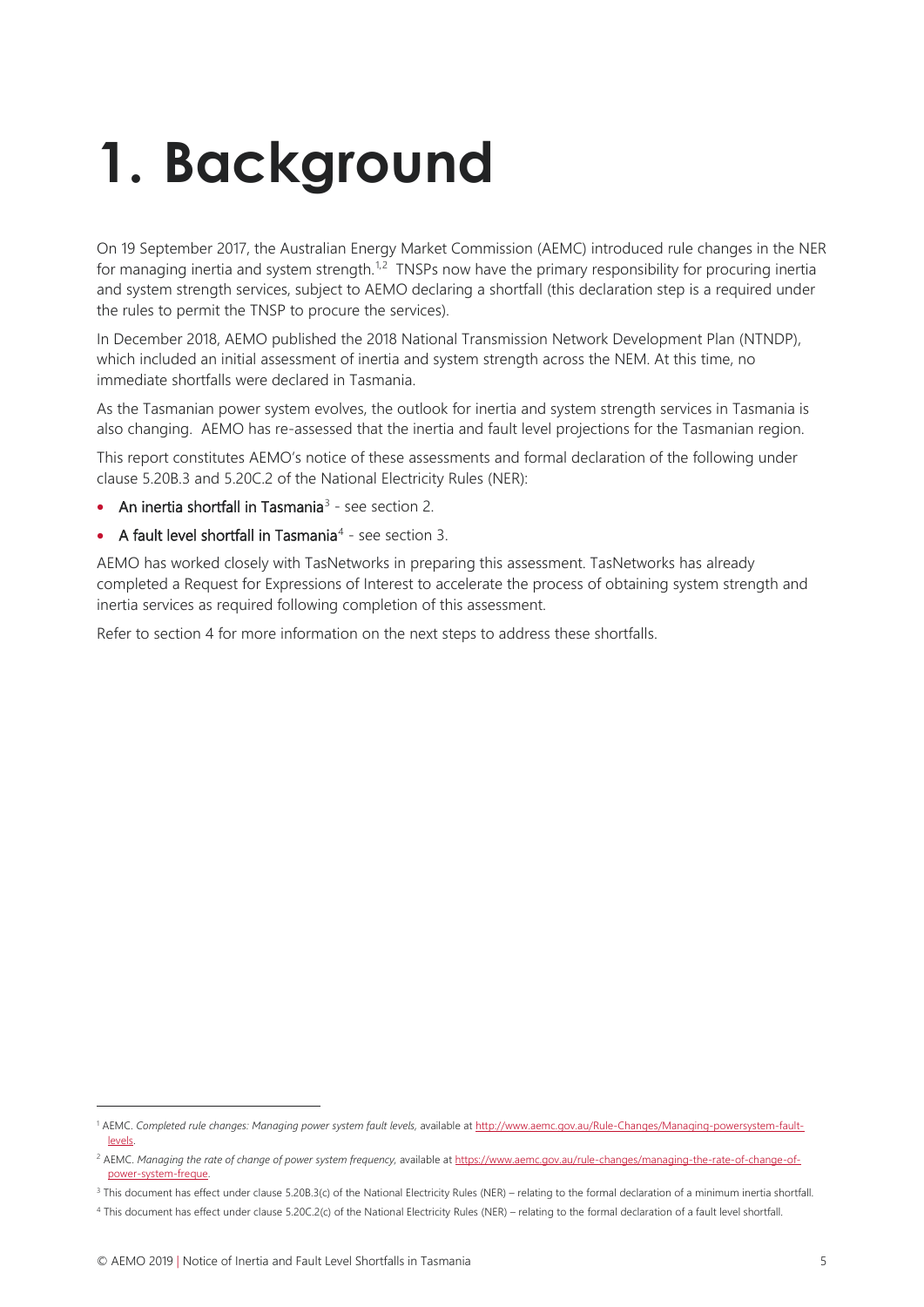# <span id="page-5-0"></span>**2. Inertia**

Inertia is a fundamental property of the power system. Sufficient synchronous inertia is required to ensure power system frequency can be maintained within applicable limits under normal conditions and following a system disturbance.

## <span id="page-5-1"></span>2.1 Background

Synchronous inertia is an inherent property of synchronous generation (e.g. coal, gas, hydro, biomass, geothermal, and solar thermal generation). The inertia of synchronous generators inherently resists changes in frequency, improving the resilience of the power system. Inverter-based resources (such as wind and PV generation) do not currently contribute significant synchronous inertia. As inverter-based (asynchronous) resources displace synchronous generation, the synchronous inertia in the system reduces.

### <span id="page-5-2"></span>2.2 Inertia Requirements

AEMO is required under the NER to calculate, in accordance with a published methodology<sup>[5](#page-5-4)</sup>, and publish, satisfactory and secure requirements for synchronous inertia for each NEM region. The NER also require that AEMO assess and declare a shortfall to enable the TNSP to procure synchronous inertia, and that once declared, the TNSP must procure it by the agreed timing. AEMO is required to operate the power system to meet these requirements using services provided by the local TNSP.

In 2018, AEMO determined the two levels of inertia for each NEM region that must be available for dispatch when a region is at credible risk of being islanded<sup>[6](#page-5-5)</sup>:

- The Minimum Threshold Level of Inertia is the minimum level of inertia required to operate an islanded region in a satisfactory operating state. This level is currently 3,200 megawatt-seconds (MW.s) in Tasmania.
- The Secure Operating Level of Inertia (SOLI) is the minimum level of inertia required to operate the islanded region in a secure operating state. This level is currently 3,800 MW.s in Tasmania.

Tasmania is connected to the mainland NEM via the Basslink HVDC link. While the Basslink interconnector does provide frequency control, it does not transport synchronous inertia in the same way that an AC link does. Therefore, for the purposes of an inertia assessment under the new rules, Tasmania is treated as a synchronous island.

In projecting an inertia shortfall, AEMO has used a threshold of ensuring the required synchronous inertia is available for 99% of the time – consistent with the approach used for system strength assessments.

# <span id="page-5-3"></span>2.3 Historical Performance

 $\overline{a}$ 5

Historically, the inertia and fault level required to securely operate the Tasmanian power system has been provided from the existing fleet of hydro-electric generators in the state. Either the required inertia was provided as by-product of the dispatch of synchronous hydro-generation in the NEM, or when the number of synchronous hydro-generator units dispatched by the NEM was low, Hydro Tasmania has voluntarily operated its units in synchronous condenser mode to continue to ensure the required services are maintained.

<span id="page-5-5"></span><span id="page-5-4"></span><sup>&</sup>lt;sup>6</sup> AEMO. *Inertia Requirements & Shortfalls, available at https://www.aemo.com.au/-/media/Files/Electricity/NEM/Security-and\_Reliability/System-Security-*Market-Frameworks-Review/2018/Inertia\_Requirements\_Methodology\_PUBLISHED.pdf.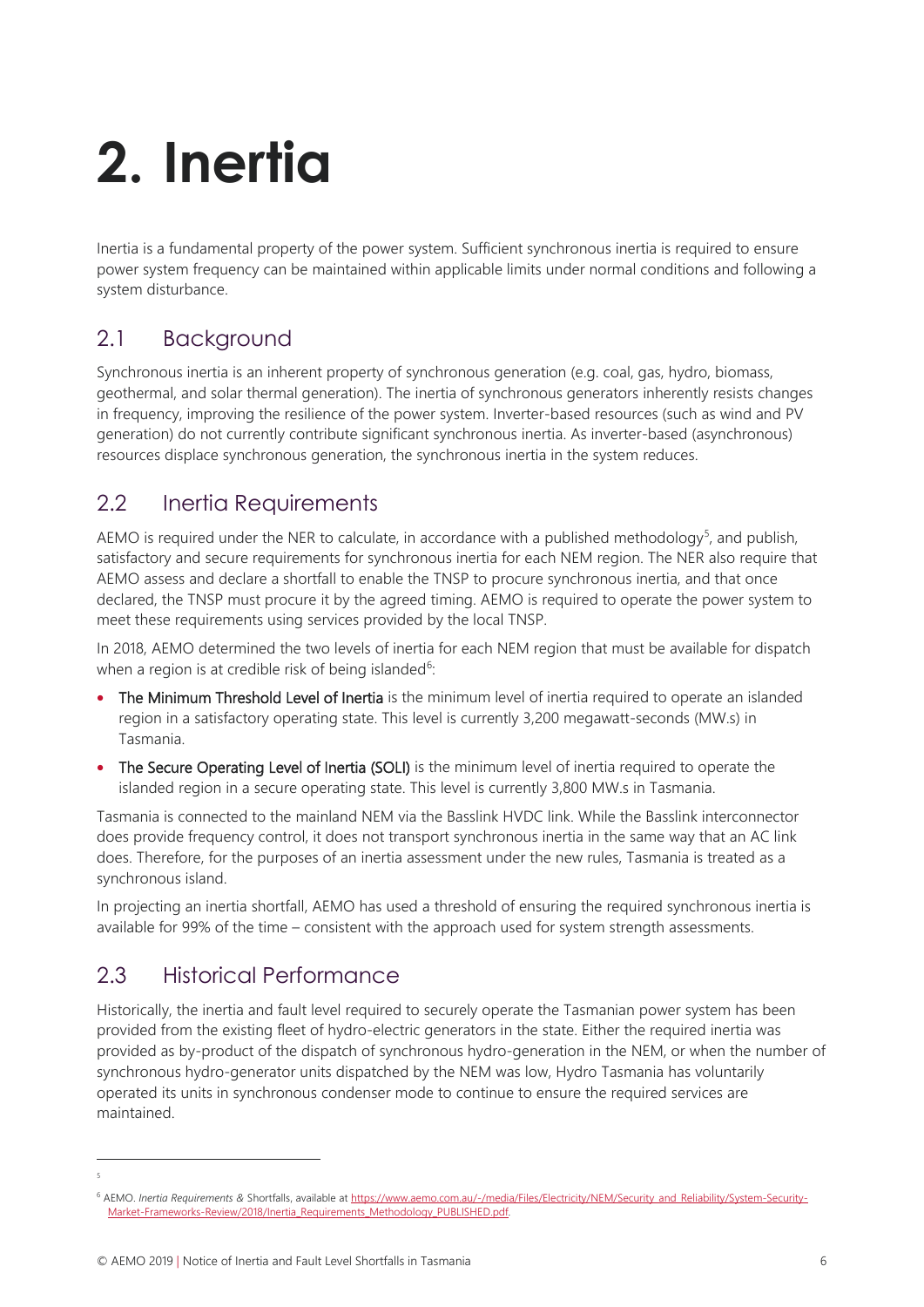Recent historical inertia outcomes (i.e. 2015-2019) have been reviewed in order to ascertain the expected ranges of inertia. 2015 was a year with conditions where Basslink import was required for a high proportion of the time due to low inflows. For this analysis, historic power system results were adjusted to counteract the impact of Hydro Tasmania running hydro-electric plant in synchronous condenser mode. The results of this analysis are shown in the following figures.





This analysis indicates that, without operating the hydro-generator units in synchronous condenser mode, Tasmanian inertia would have been below the secure level for 12% of the 2015 year. During low inertia periods, hydro-generators operating in synchronous condenser mode provided between 1,400 and 1,500 MW.s of inertia.

The following figure shows historical inertia in Tasmania between 2015 and 2019 calendar years. Similar to the previous analysis, the impact of hydro-electric generators operating in synchronous condenser mode is extracted and shown with dashed lines. This shows that the Tasmanian system has relied on this service between 2% and 12% of the time.





\* Note that adjusted inertia (offsetting the impact of units run in synchronous condenser mode) is shown with dashed lines.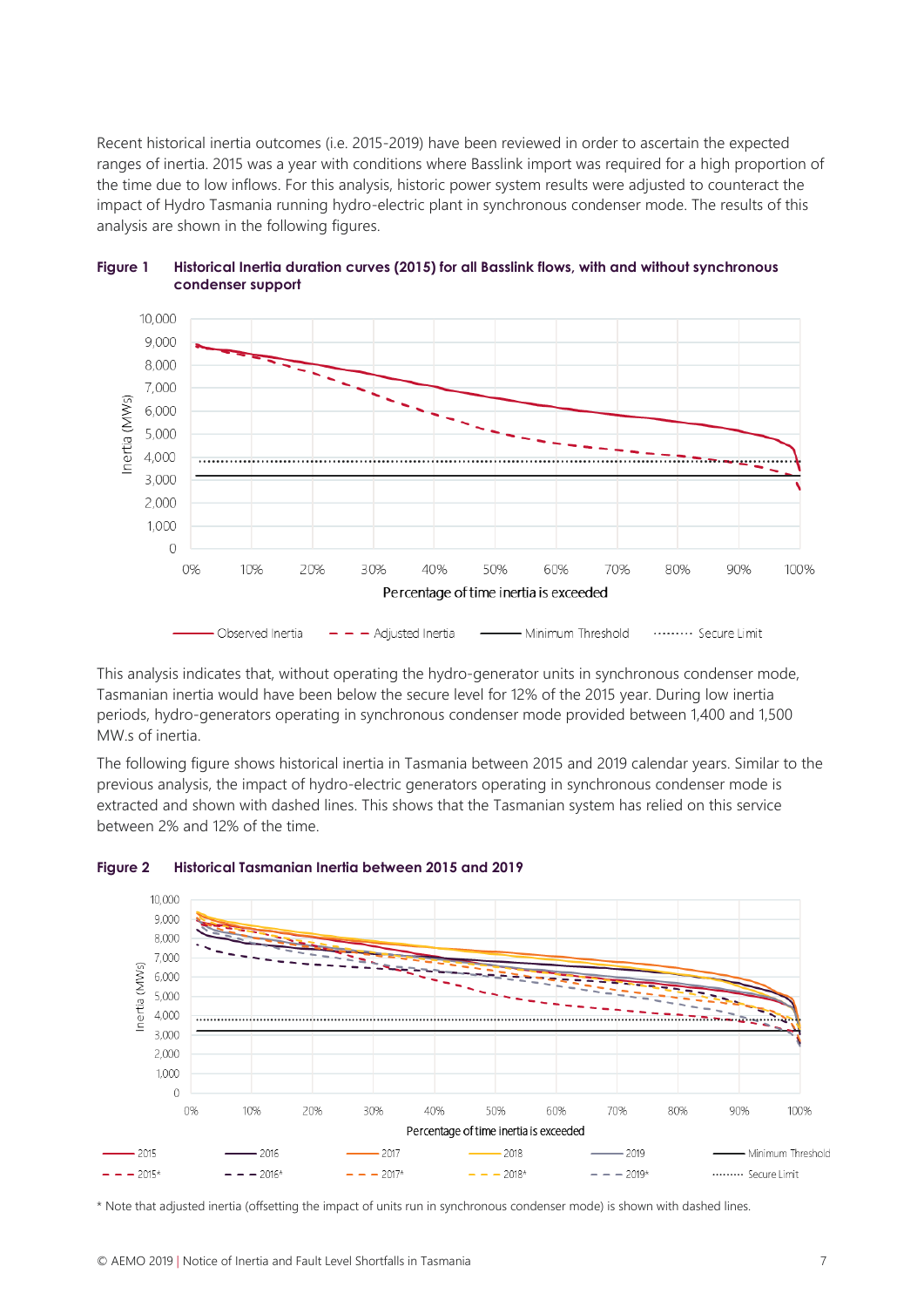# <span id="page-7-0"></span>2.4 Projection of inertia levels

The Tasmanian system is evolving, and during periods of low demand from the grid, combined with high imports from Victoria over Basslink, Tasmania has the potential to experience low levels of synchronous generator unit dispatch. This is expected to occur more often following the commissioning of two large (asynchronous) windfarms over the next 12 months.

The recent ISP Insights study has made improvements to how the hydro-generation in Tasmania is modelled – greatly improving the accuracy of inertia projections. Specifically, modelling of the interactions between water catchments and reservoirs now better reflects variations that occur historically. Refer to Appendix A of the ISP Insights paper for more information on hydro-electric modelling improvements<sup>[7](#page-7-1)</sup>.

The following figure shows the projected inertia in Tasmania until 2025-26. Without intervention, AEMO projects there will be a shortfall for approximately 20% of the time.



#### **Figure 3 Projected inertia duration curves**

The following table outlines the 99<sup>th</sup> percentile results of this analysis. AEMO will declare an inertia shortfall if the projected inertia is below the requirement for 1% of the time. This table shows the projected annual inertia shortfall.

l

<span id="page-7-1"></span><sup>7</sup> AEMO. *Building power system resilience with pumped hydro energy storage*, available a[t https://www.aemo.com.au/-](https://www.aemo.com.au/-/media/Files/Electricity/NEM/Planning_and_Forecasting/ISP/2019/ISP-Insights---Building-power-system-resilience-with-pumped-hydro-energy-storage.pdf) [/media/Files/Electricity/NEM/Planning\\_and\\_Forecasting/ISP/2019/ISP-Insights---Building-power-system-resilience-with-pumped-hydro-energy](https://www.aemo.com.au/-/media/Files/Electricity/NEM/Planning_and_Forecasting/ISP/2019/ISP-Insights---Building-power-system-resilience-with-pumped-hydro-energy-storage.pdf)[storage.pdf.](https://www.aemo.com.au/-/media/Files/Electricity/NEM/Planning_and_Forecasting/ISP/2019/ISP-Insights---Building-power-system-resilience-with-pumped-hydro-energy-storage.pdf)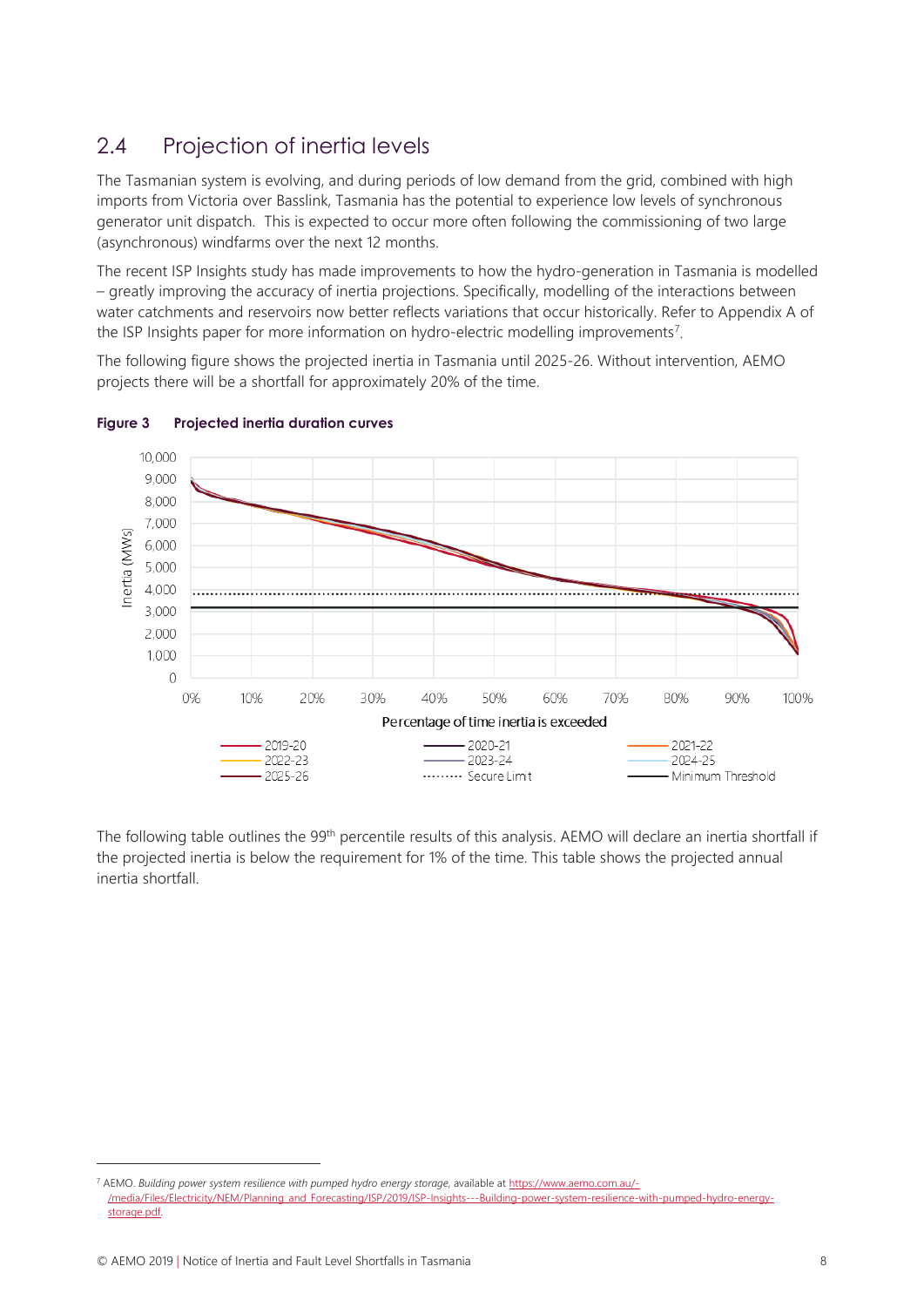**Inertia (MW.s) 2019-20 2020-21 2021-22 2022-23 2023-24 2024-25 2025-26** Requirement 3,800 3,800 3,800 3,800 3,800 3,800 3,800 Available<br>99% of time 99% of time 2,162 1,529 1,654 1,529 1,491 1,491 1,447 Shortfall 1,638 2,271 2,146 2,271 2,309 2,309 2,353

**Table 1 Summary of inertia shortfall assessment** 

### <span id="page-8-0"></span>2.5 Inertia Shortfall

Based on this modelling, AEMO assesses that there is a shortfall currently in synchronous inertia, and this shortfall is projected to reach 2,353 MW.s by 2025-26. An inertia shortfall is expected to materialise in Tasmania during system normal conditions when there are insufficient hydro-generating units online, which can be caused by high levels of import into Tasmania over Basslink combined with low levels of local demand (e.g. public holidays, weekends and overnight periods). The conditions leading to low inertia are expected to increase following the commissioning of Cattle Hill Windfarm (144 MW in Summer 2019-20) and Granville Harbour Windfarm (112 MW in Winter 2020)<sup>[8](#page-8-1)</sup>. This additional 256 MW of wind capacity has the potential to further displace synchronous hydroelectric plant in dispatch, resulting in lower levels of inertia across the network.

AEMO declares an inertia shortfall of 2,350 MW.s in Tasmania.

#### **Ongoing monitoring**

l

AEMO will continue to monitor the inertia requirements in Tasmania, with a specific focus on:

- Commitment status of new generation (e.g. windfarms)
- Changes to rainfall and operation of the hydroelectric fleet
- Generator maintenance requirements and system operability

While these inertia projections do not include contributions from the Tamar Valley Combined Cycle Gas Turbine generator (CCGT)<sup>[9](#page-8-2)</sup>, it is noted that this unit is still registered and available for service. The inertia provided by this unit when online will be taken into account operationally, and does not impact on the requirement and timing of the inertia shortfall.

<span id="page-8-1"></span><sup>&</sup>lt;sup>8</sup> AEMO. *Generator Information Page*, available at: [https://www.aemo.com.au/-](https://www.aemo.com.au/-/media/Files/Electricity/NEM/Planning_and_Forecasting/Generation_Information/August-2019/GenerationInformationPage_20190807.xlsx) [/media/Files/Electricity/NEM/Planning\\_and\\_Forecasting/Generation\\_Information/August-2019/GenerationInformationPage\\_20190807.xlsx](https://www.aemo.com.au/-/media/Files/Electricity/NEM/Planning_and_Forecasting/Generation_Information/August-2019/GenerationInformationPage_20190807.xlsx)

<span id="page-8-2"></span><sup>&</sup>lt;sup>9</sup> The market modelling has assumed no capacity is available from the Tamar Valley combined cycle generating unit, as per the latest advised Generation Information capacities. AEMO. *Generator Information Page*, available at[: https://www.aemo.com.au/-](https://www.aemo.com.au/-/media/Files/Electricity/NEM/Planning_and_Forecasting/Generation_Information/August-2019/GenerationInformationPage_20190807.xlsx) [/media/Files/Electricity/NEM/Planning\\_and\\_Forecasting/Generation\\_Information/August-2019/GenerationInformationPage\\_20190807.xlsx](https://www.aemo.com.au/-/media/Files/Electricity/NEM/Planning_and_Forecasting/Generation_Information/August-2019/GenerationInformationPage_20190807.xlsx)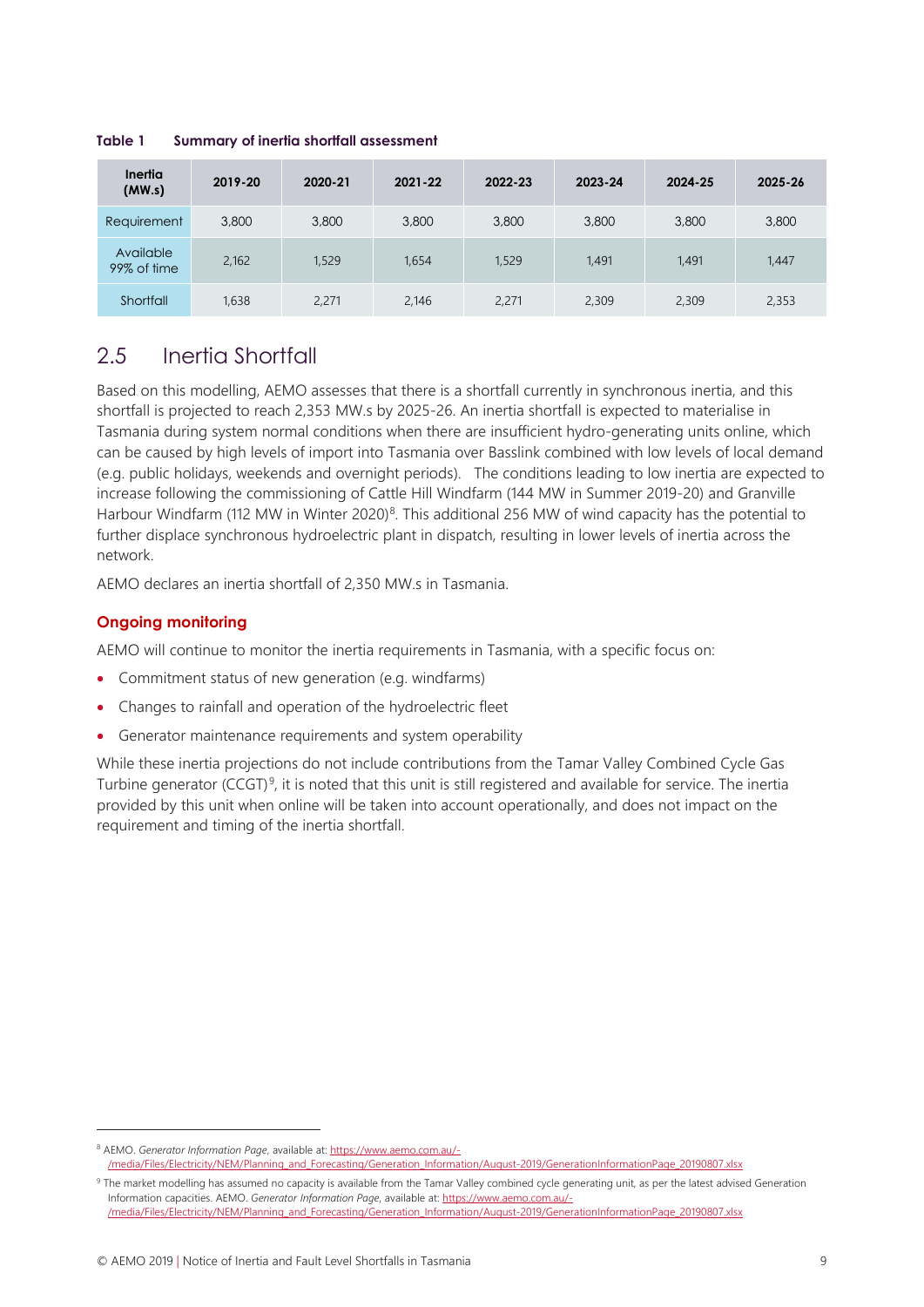# <span id="page-9-0"></span>**3. System Strength**

System strength is a measure of the ability of a power system to remain stable under normal conditions and to return to a steady state condition following a system disturbance. System strength can be considered low in areas with low levels of local synchronous generation and deteriorates further with high penetration of inverter-based resources.

Under the National Electricity Rules (NER), system strength is measured by fault level at designated fault level nodes.

### <span id="page-9-1"></span>3.1 Background

The increasing integration of inverter-based resources across the NEM has implications for the engineering design of the future transmission system. As clusters of inverter-based resources connect in close proximity, generators will need to offset their impact on system strength and TNSPs will need to ensure a basic level of fault current across their networks.

- Steady state voltage management in systems with low system strength, greater deviations in voltages occur due to disturbances. Larger voltage step changes can occur with the switching in/out of reactive devices which could breach system standards. A lack of reactive capability due to reduced synchronous plant online can lead to difficulty in maintaining secure operating voltages. For example, high voltages can occur during light load periods.
- Voltage dip in a weak network area, voltage dips are deeper, more widespread, and can last longer than in a strong network. For example, the transient voltage dip resulting from a short circuit event will be more severe, more widespread, and slower to recover in a weak system than in a strong system. This condition will generally last until the network fault is cleared by protection systems.
- Fault ride-through the ability of generators to maintain stable operation following a fault is an important aspect of power system security. Inverter-based resources have minimum fault level requirements – if they are not met, then their associated control systems cannot be relied upon to operate in a stable manner. Also, during a network fault, inverter-based resources tend to reduce their active power generation and supply reactive power. In a weak system, where the impact of the network fault is widespread, a large amount of inverter-based resources can enter fault ride-through during the brief period before a fault is isolated, resulting in a power imbalance.
- Power quality for the same consumer demand, voltage harmonics and imbalance are higher in weak systems than in strong systems. This can result in large over-voltages lasting for several seconds, potentially exceeding the withstand capability of local generation. Because synchronous generators dampen harmonics and voltage imbalance, displacement of synchronous generators with inverter-based resources diminishes power quality.
- Operation of protection the trend of decreasing system strength will result in fault current being reduced, which makes it more difficult for protection systems to detect and isolate faults, and can also result in higher likelihood of protection maloperation<sup>10</sup>.

# <span id="page-9-2"></span>3.2 System strength requirements

In the NEM, the division of responsibilities for the provision of system strength are as follows:

 $\overline{a}$ 

<span id="page-9-3"></span><sup>&</sup>lt;sup>10</sup> Protection maloperation can result in additional generation tripping during power system disturbances, loss of load due to maloperation of network equipment, and public safety risks if faults are not cleared.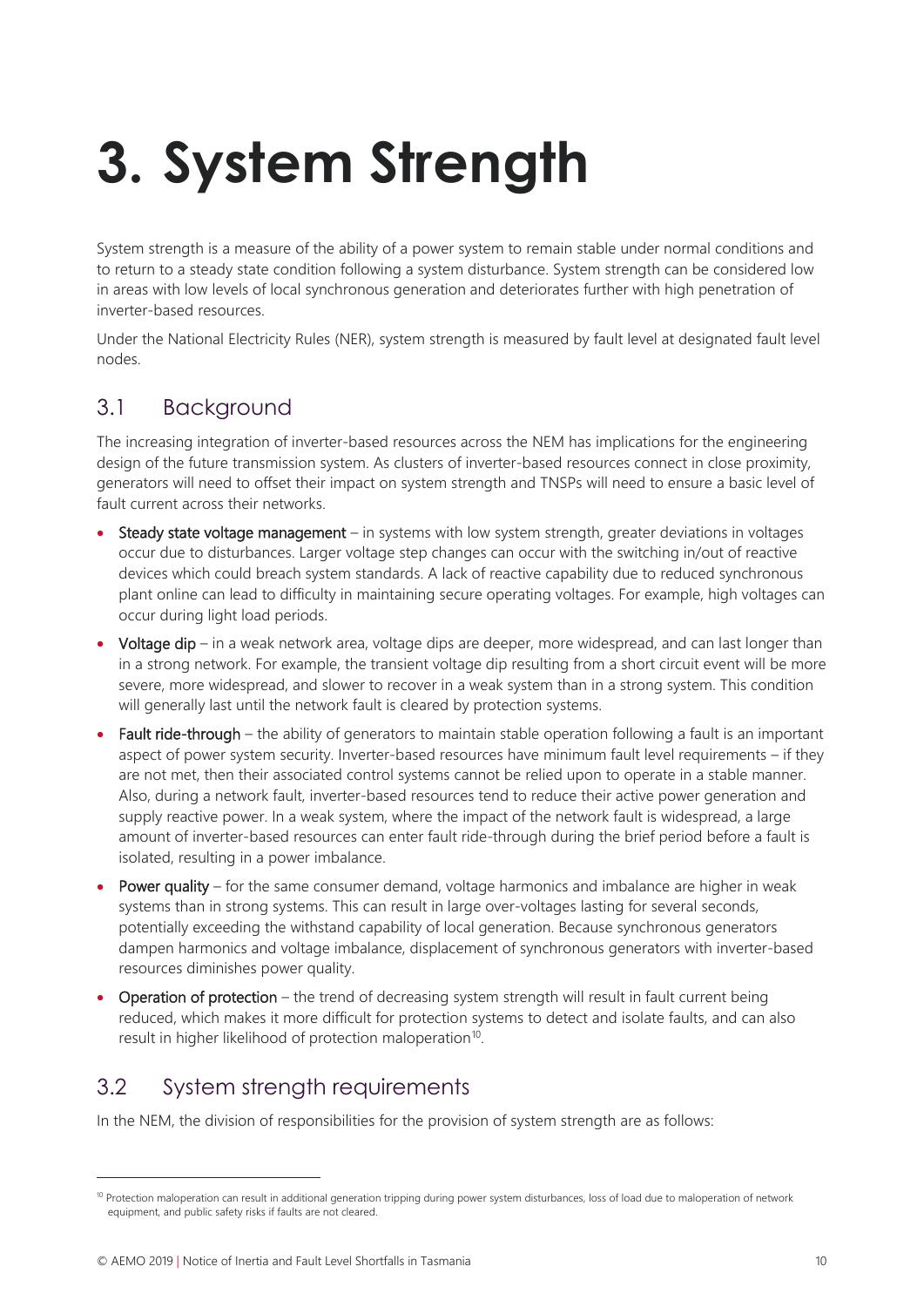- AEMO is required to determine the fault level requirements across the NEM in accordance with the System Strength Requirements Methodology<sup>11</sup>, and identify whether a fault level shortfall is likely to exist now or in the future.
- A connecting generator is required to implement or fund system strength remediation, such that its connection (or altered connection) does not have an adverse impact on system strength, assessed in accordance with AEMO's system strength impact assessment guidelines.
- The local TNSP is required to provide system strength services to meet the minimum three phase fault levels at relevant fault level nodes if AEMO has declared a shortfall.

AEMO has determined the following system strength requirements for Tasmania.



**Figure 4 Tasmanian system strength (fault level) requirements**

AEMO has undertaken short-circuit analysis based on historical and projected market dispatch for the Tasmanian power system. This short-circuit analysis used the fault level calculation process outlined in the System Strength Requirements Methodology. The outcomes of this analysis are outlined in the following sections.

### <span id="page-10-0"></span>3.3 Historical performance

Low fault level conditions align with low commitment of synchronous plant in Tasmania. Low synchronous unit commitment can be caused by low demand combined with high import over Basslink. Recent years (i.e. 2015-2019) have been reviewed in order to ascertain the expected range of fault levels. 2015 is a year with conditions where Basslink import was required for a high proportion of the time due to low inflows. The Tamar Valley CCGT was also not in operation in 2015, and this generating unit contributes significantly to fault levels at the George Town 220 kV node. Historic power system results were adjusted to counteract the impact of Hydro Tasmania running hydro-electric plant in synchronous condenser mode. The results of this analysis are shown in the following figures.

 $\overline{a}$ 

<span id="page-10-1"></span><sup>&</sup>lt;sup>11</sup> [http://www.aemo.com.au/-/media/Files/Electricity/NEM/Security\\_and\\_Reliability/System-Security-Market-Frameworks-](http://www.aemo.com.au/-/media/Files/Electricity/NEM/Security_and_Reliability/System-Security-Market-Frameworks-Review/2018/System_Strength_Requirements_Methodology_PUBLISHED.pdf)[Review/2018/System\\_Strength\\_Requirements\\_Methodology\\_PUBLISHED.pdf](http://www.aemo.com.au/-/media/Files/Electricity/NEM/Security_and_Reliability/System-Security-Market-Frameworks-Review/2018/System_Strength_Requirements_Methodology_PUBLISHED.pdf)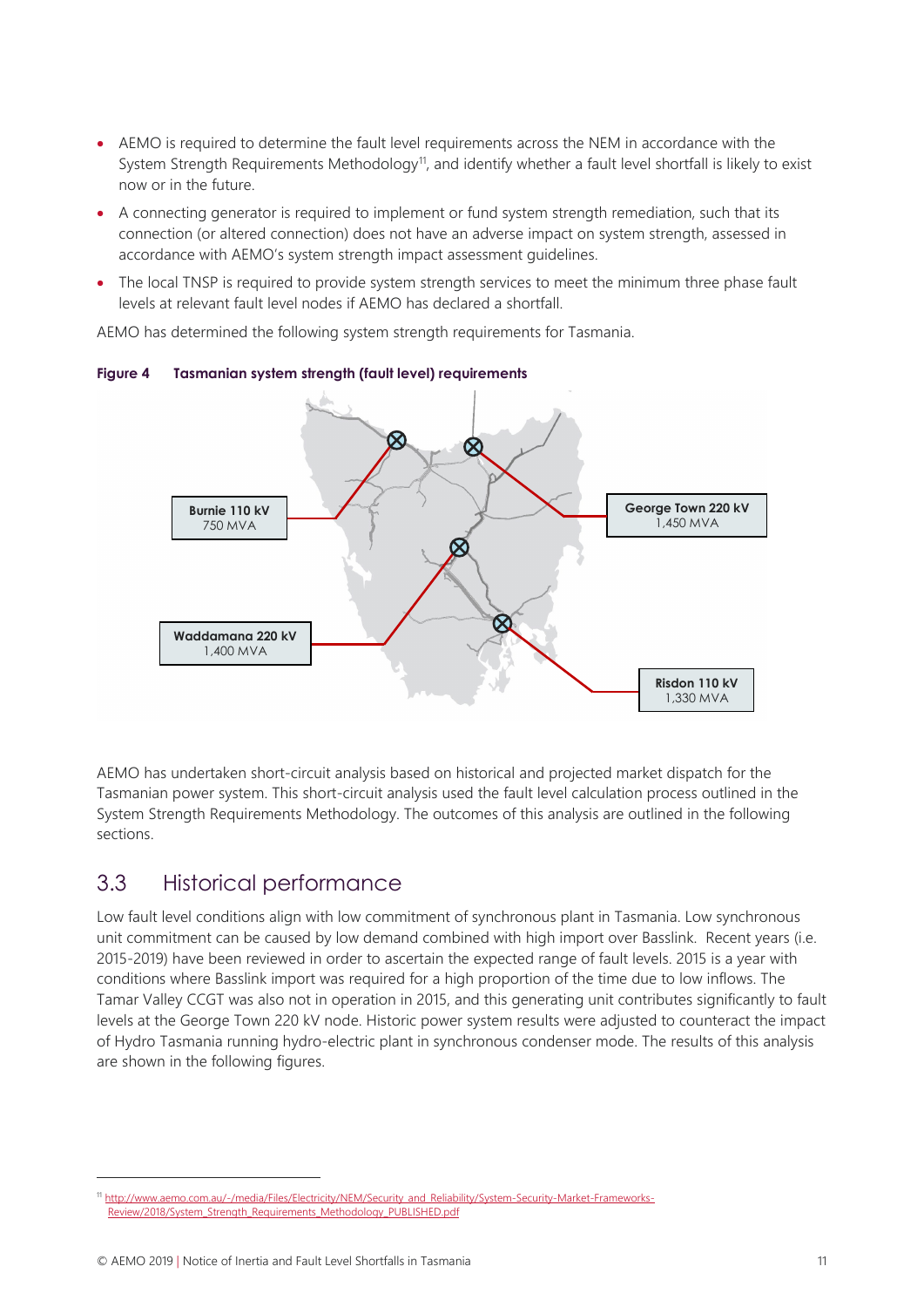

**Figure 5 Historical George Town 220 kV fault level duration curves** 

\* Note that adjusted fault level (offsetting the impact of units run in synchronous condenser mode) is shown with dashed lines.



#### **Figure 6 Historical Risdon 110 kV fault level duration curves**

\* Note that adjusted fault level (offsetting the impact of units run in synchronous condenser mode) is shown with dashed lines.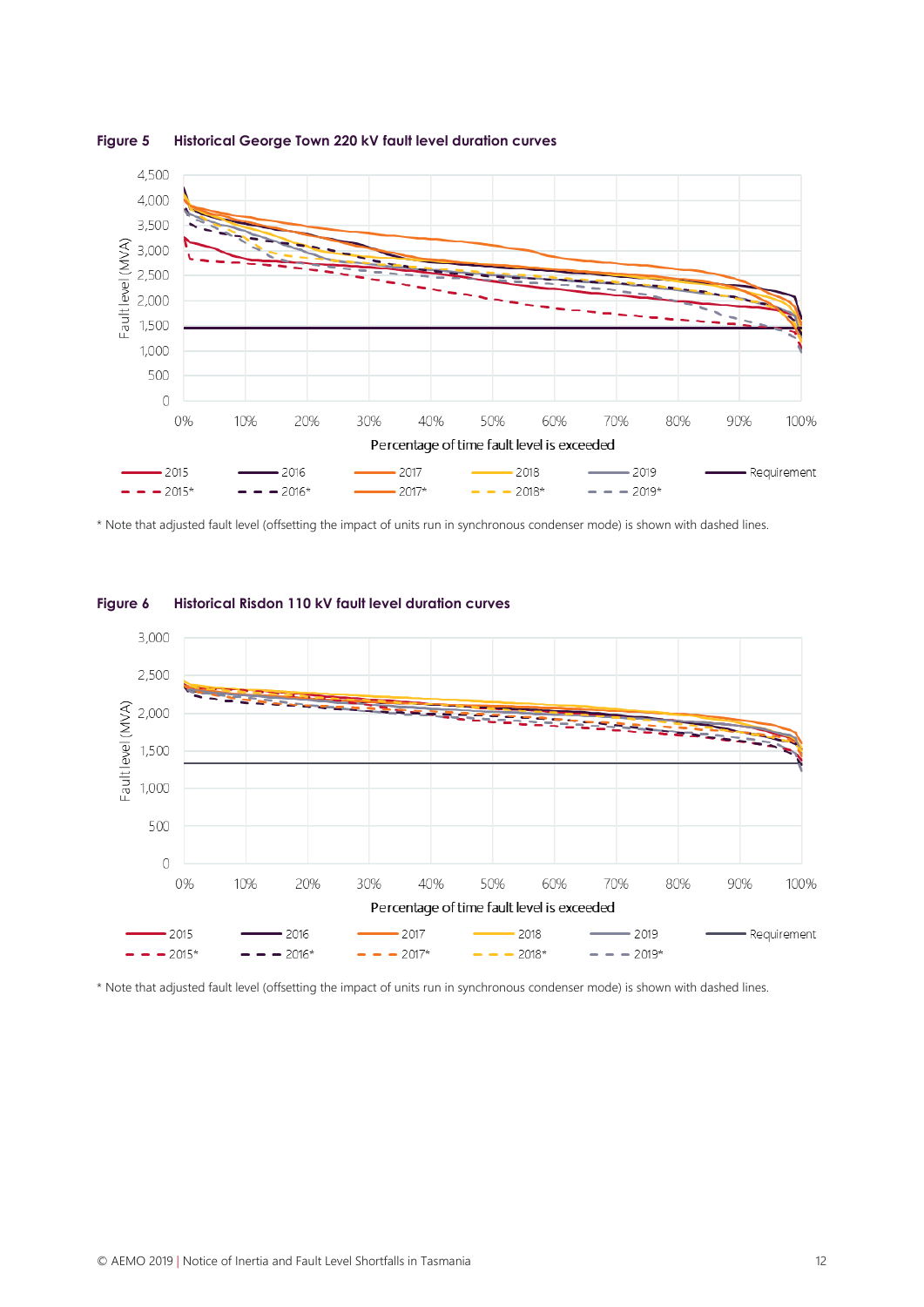

**Figure 7 Historical Waddamana 220 kV fault level duration curves**

\* Note that adjusted fault level (offsetting the impact of units run in synchronous condenser mode) is shown with dashed lines.



#### **Figure 8 Historical Burnie 110 kV fault level duration curves**

\* Note that adjusted fault level (offsetting the impact of units run in synchronous condenser mode) is shown with dashed lines.

This analysis indicates that, without synchronous condenser operation, the George Town 220 kV fault levels would have been below the secure level for 4% of the 2015 year.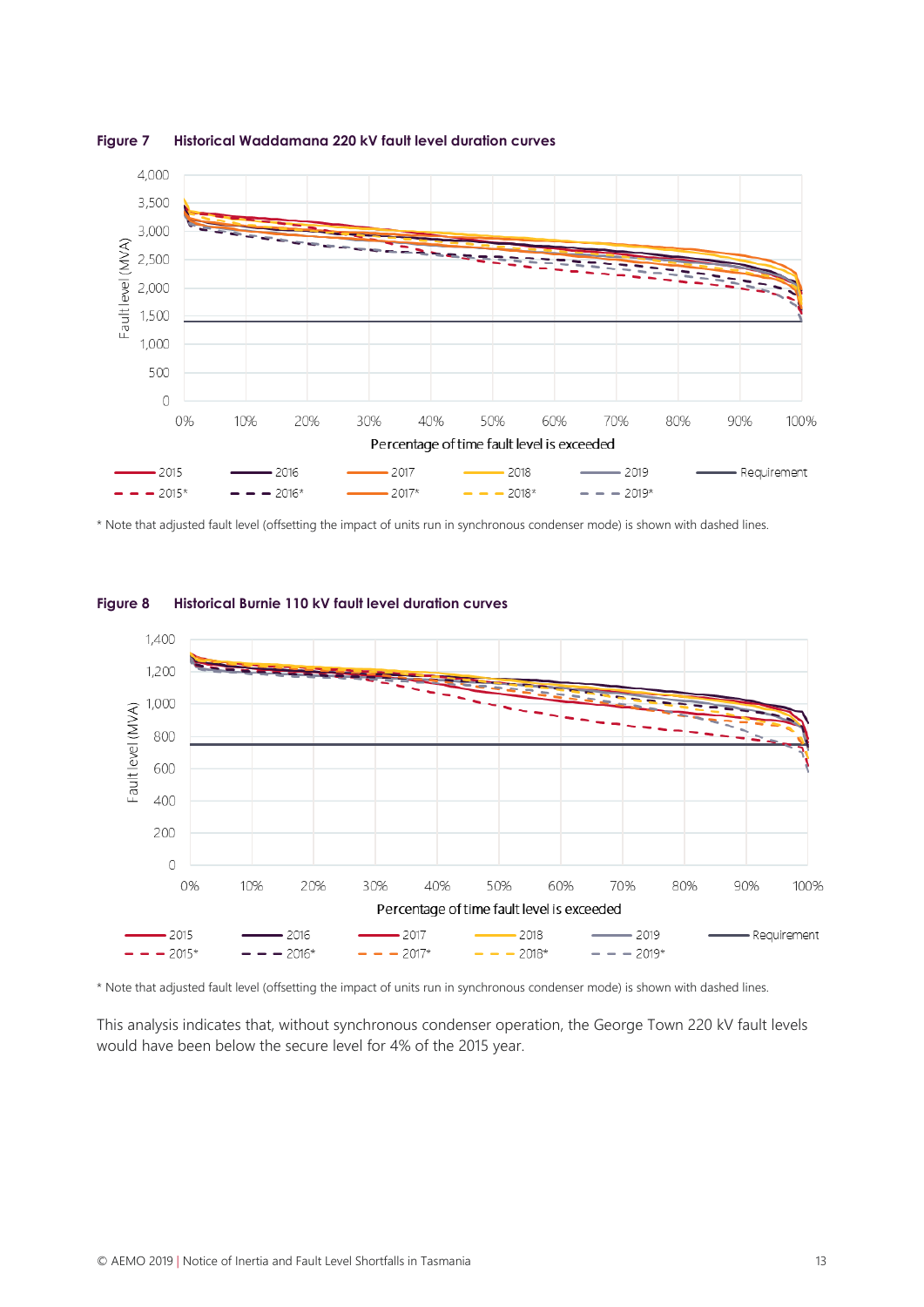### <span id="page-13-0"></span>3.4 Projection of system strength

The following figure shows the projected fault level at the George Town fault level node until 2025-26. Sufficient fault level is required at George Town to ensure the stable operation of the Basslink HVDC interconnector. Without action, AEMO projects there could be a fault level shortfall at George Town for approximately 15% of the time.



**Figure 9 Projected George Town 220 kV fault level duration curves** 

The following figure shows the projected fault level at the Risdon fault level node until 2025-26. Sufficient fault level is required at Risdon to ensure power quality limits, correct operation of protection systems, and so reactive plant can be switched without breaching voltage step change standards. Without action, AEMO projects there could be a fault level shortfall at Risdon for approximately 3% of the time.



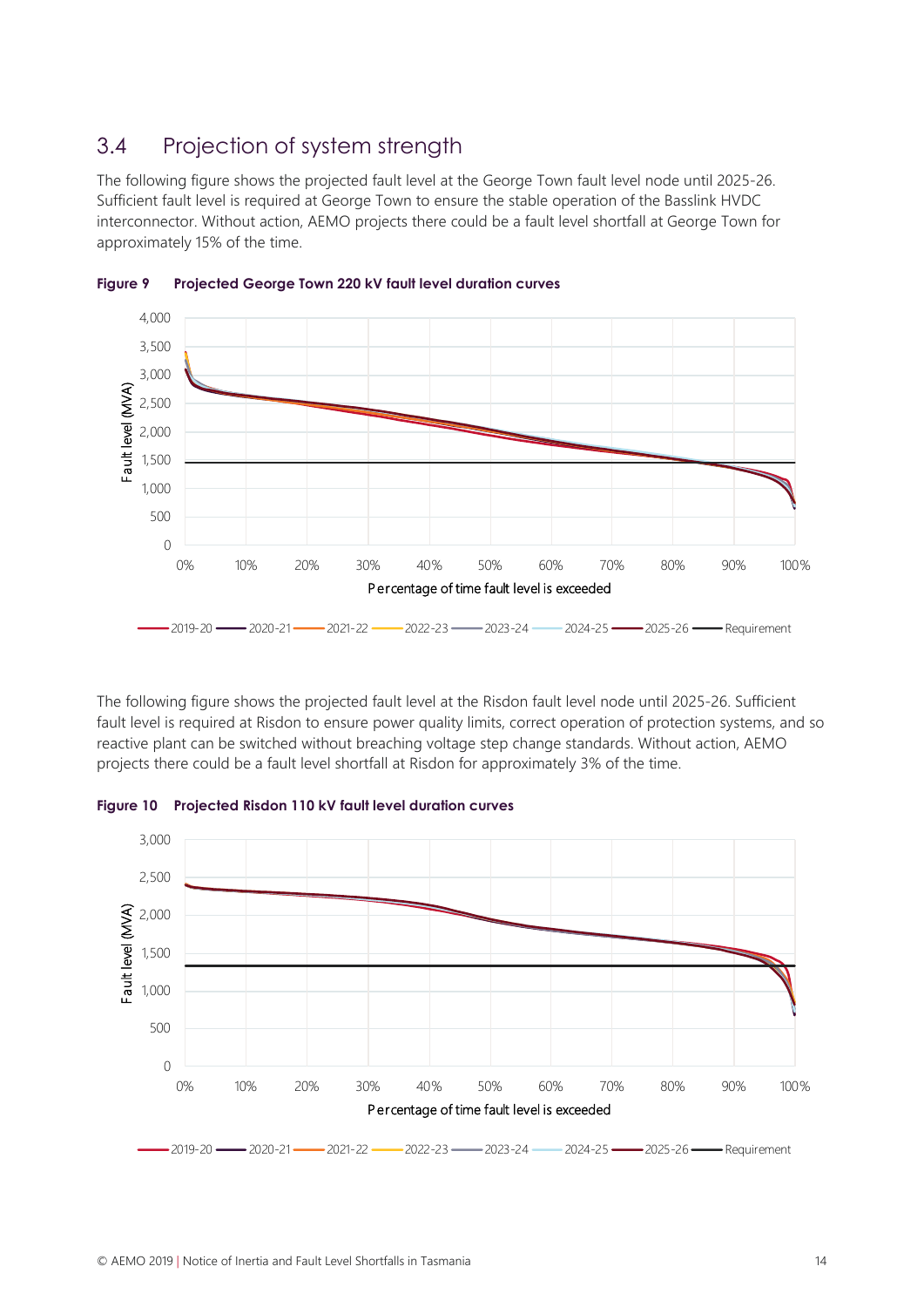The following figure shows the projected fault level at the Waddamana fault level node until 2025-26. As a synchronous generation centre in Tasmania, sufficient fault level is required at Waddamana to ensure the wider power system can be securely operated. Without action, AEMO projects there could be a fault level shortfall at Waddamana for approximately 3% of the time.



**Figure 11 Projected Waddamana 220 kV fault level duration curves**

The following figure shows the projected fault level at the Burnie fault level node until 2025-26. As an area electrically remote from sources of synchronous generation, sufficient fault level is required at Burnie to ensure the stability of remote protection systems and inverter-based resources. Without action, AEMO projects there could be a fault level shortfall at Burnie for approximately 10% of the time.



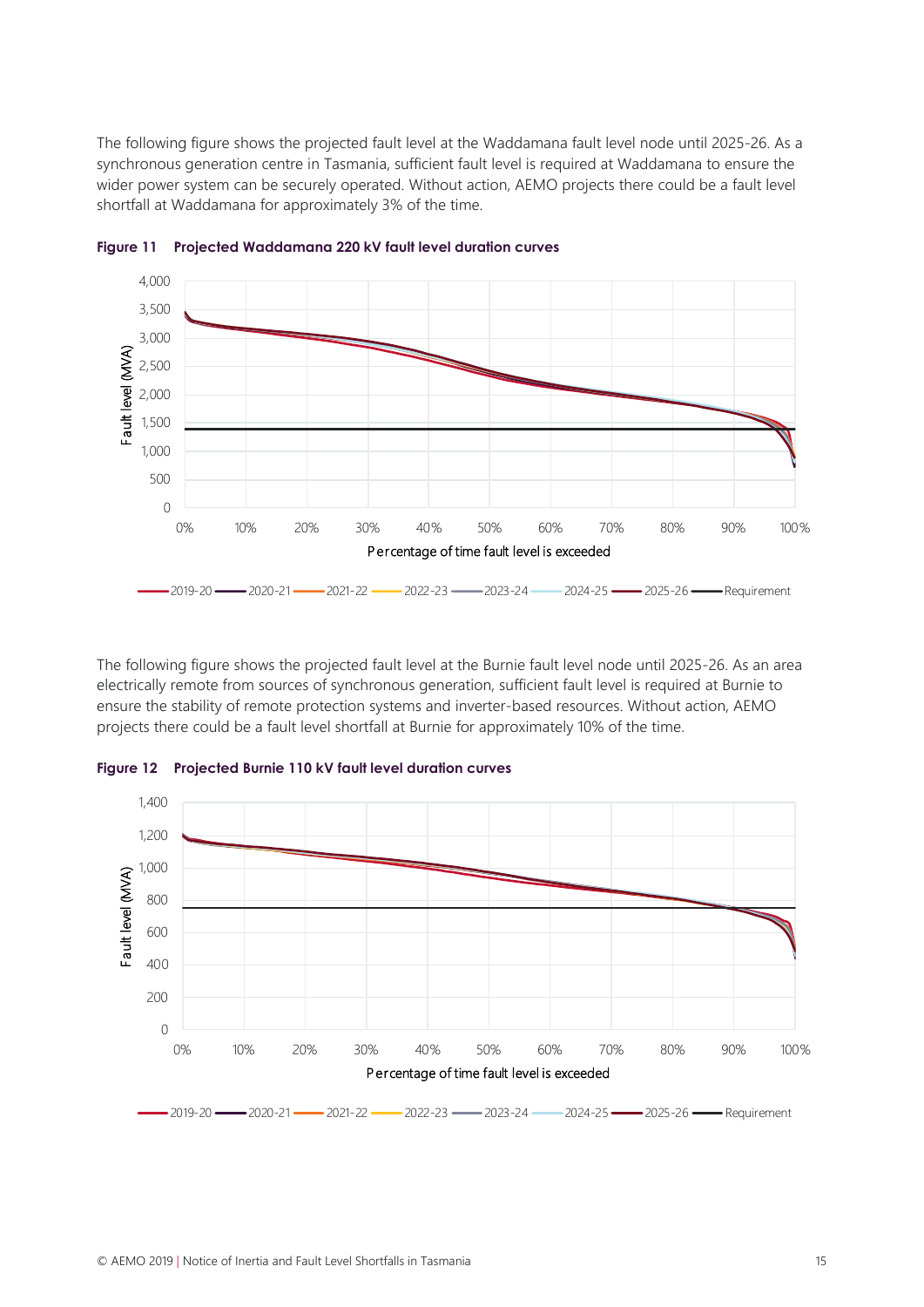The following table shows the projected 99<sup>th</sup> percentile fault level, the fault level requirement, and the shortfall at each of the four Tasmanian fault level nodes. This demonstrates that there is a fault level shortfall currently at all four of the fault level nodes in Tasmania.

| Year    | <b>George Town</b> |       |           | Waddamana      |       | <b>Burnie</b>    |                |       | <b>Risdon</b>    |                |       |                  |
|---------|--------------------|-------|-----------|----------------|-------|------------------|----------------|-------|------------------|----------------|-------|------------------|
|         | Fault<br>Level     | Limit | Shortfall | Fault<br>Level | Limit | <b>Shortfall</b> | Fault<br>Level | Limit | <b>Shortfall</b> | Fault<br>Level | Limit | <b>Shortfall</b> |
| 2019-20 | 1,116              | 1,450 | 334       | 1,353          | 1,400 | 47               | 651            | 750   | 99               | 1215           | 1,330 | 115              |
| 2020-21 | 980                | 1,450 | 470       | 1,155          | 1,400 | 245              | 601            | 750   | 149              | 1062           | 1,330 | 268              |
| 2021-22 | 1,026              | 1,450 | 424       | 1,217          | 1,400 | 183              | 620            | 750   | 130              | 1110           | 1,330 | 220              |
| 2022-23 | 1,007              | 1,450 | 443       | 1,206          | 1,400 | 194              | 606            | 750   | 144              | 1066           | 1,330 | 264              |
| 2023-24 | 1,030              | 1,450 | 420       | 1,203          | 1,400 | 197              | 612            | 750   | 138              | 1066           | 1,330 | 264              |
| 2024-25 | 970                | 1.450 | 480       | 1.118          | 1,400 | 282              | 582            | 750   | 168              | 1032           | 1,330 | 298              |
| 2025-26 | 924                | 1.450 | 526       | 1.089          | 1,400 | 311              | 571            | 750   | 179              | 1012           | 1,330 | 318              |

**Table 2 Projected fault levels, fault level requirements and fault level shortfalls**

### <span id="page-15-0"></span>3.5 Fault level shortfall

Based on this modelling, AEMO assesses that there are currently conditions where fault level shortfalls may be present at George Town, Risdon, Waddamana and Burnie, and these are expected to increase in incidence and extent over time. A fault level shortfall is expected materialise in Tasmania during system normal conditions when there are insufficient hydro-generating units online, which can be caused by high levels of import into Tasmania over Basslink combined with low levels of local demand (e.g. public holidays, weekends and overnight periods).

Accordingly, AEMO declares a fault level shortfall of:

- 530 MVA at George Town.
- 320 MVA at Risdon.
- 310 MVA at Waddamana.
- 180 MVA at Burnie.

#### **Ongoing monitoring**

l

AEMO will continue to monitor the system strength requirements in Tasmania, with a specific focus on:

- Commitment status of new generation (e.g. windfarms)
- Changes to rainfall and operation of the hydroelectric fleet
- Generator maintenance requirements and system operability

Refer to section [4](#page-17-0) for more information on the next steps for addressing this fault level shortfall.

While these fault level projections do not include contributions from the Tamar Valley CCGT<sup>12</sup>, it is noted that this unit is still registered and available for service. The fault contributions provided by this unit when online

<span id="page-15-1"></span><sup>&</sup>lt;sup>12</sup> The market modelling has assumed no capacity is available from the Tamar Valley combined cycle generating unit, as per the latest advised Generation Information capacities. AEMO. *Generator Information Page*, available at[: https://www.aemo.com.au/-](https://www.aemo.com.au/-/media/Files/Electricity/NEM/Planning_and_Forecasting/Generation_Information/August-2019/GenerationInformationPage_20190807.xlsx) [/media/Files/Electricity/NEM/Planning\\_and\\_Forecasting/Generation\\_Information/August-2019/GenerationInformationPage\\_20190807.xlsx](https://www.aemo.com.au/-/media/Files/Electricity/NEM/Planning_and_Forecasting/Generation_Information/August-2019/GenerationInformationPage_20190807.xlsx)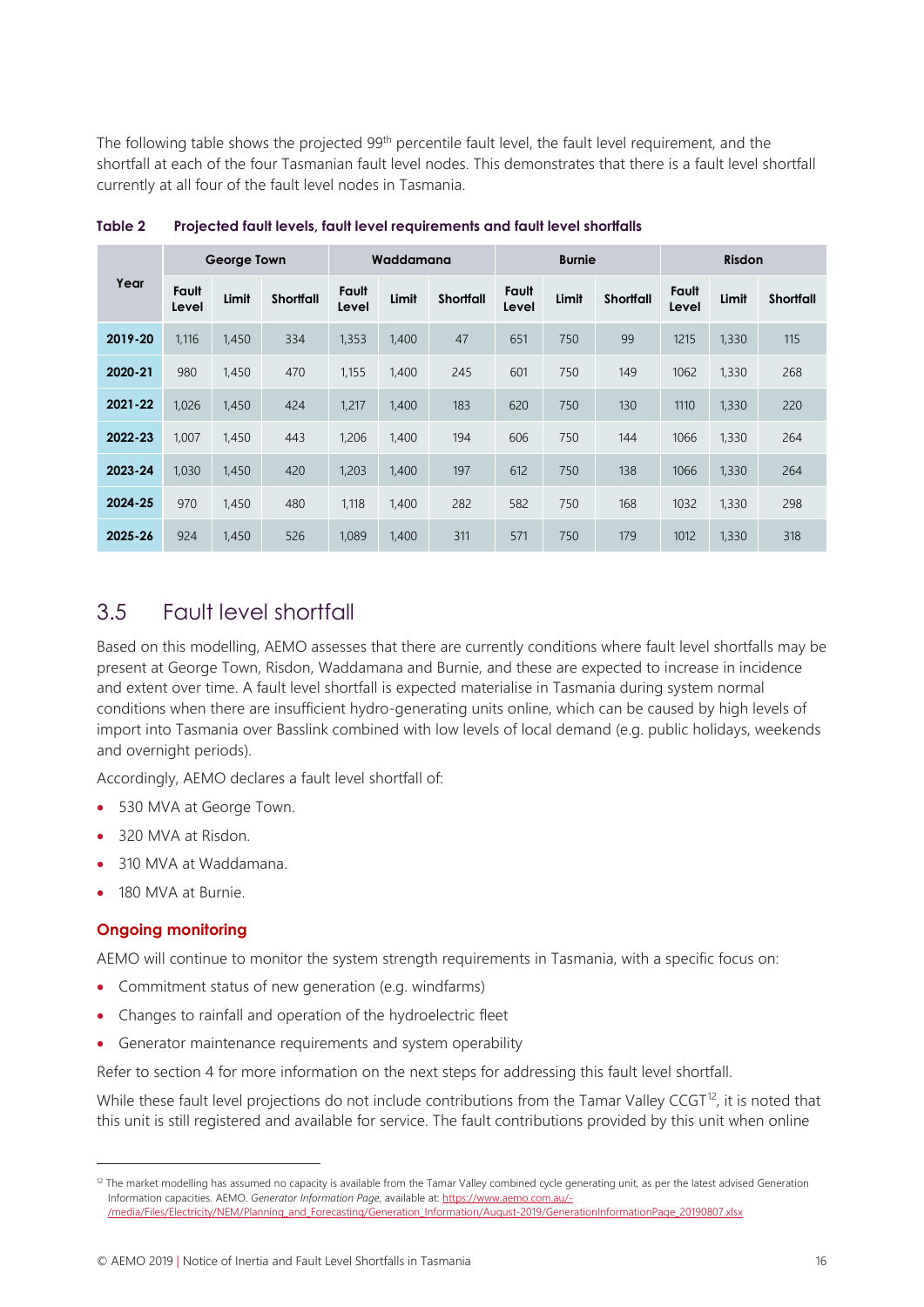will be taken into account operationally and do not impact on the requirement and timing for addressing the assessed fault level shortfall.